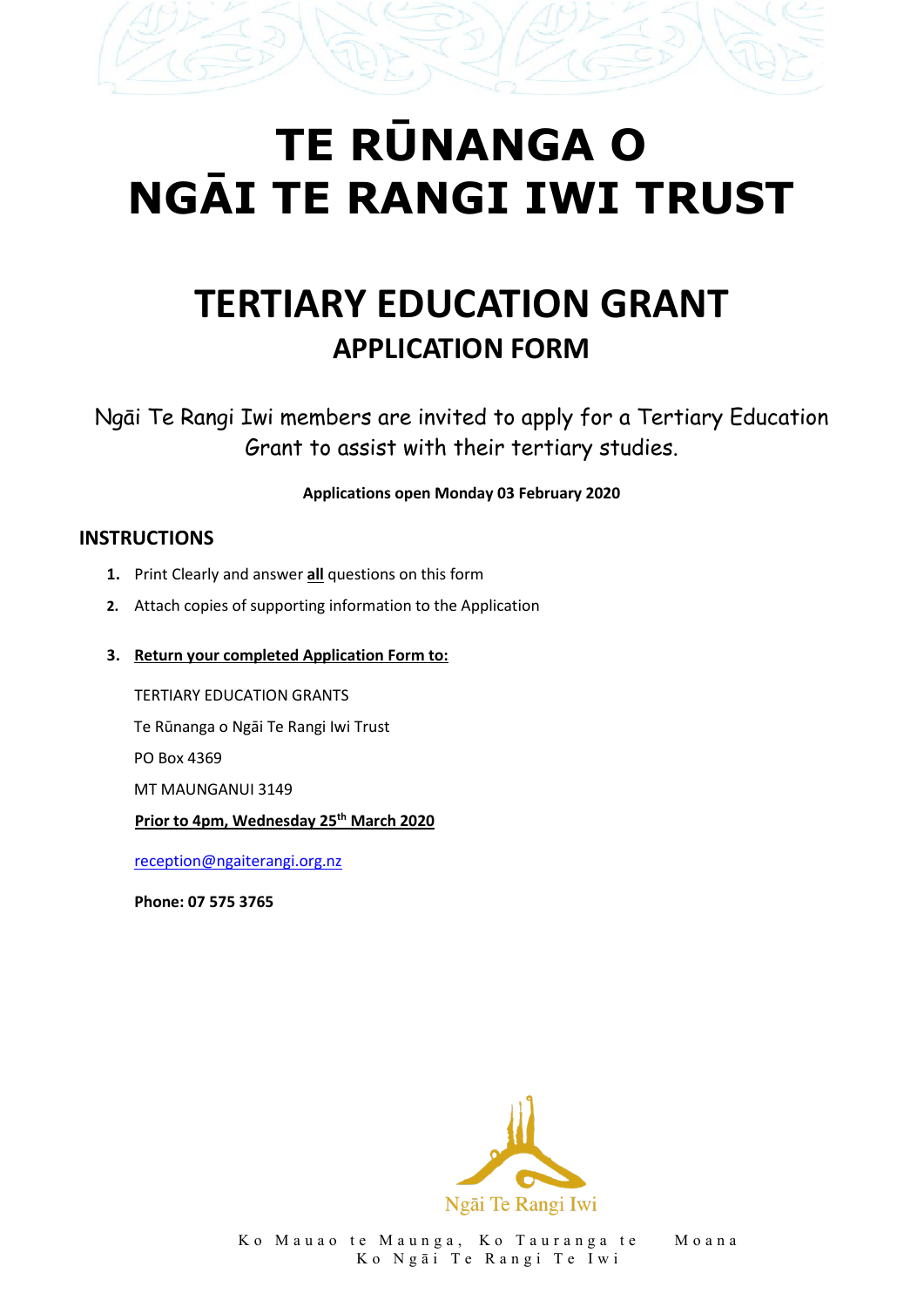# **TE RŪNANGA O NGĀI TE RANGI IWI TRUST**

# **TERTIARY EDUCATION GRANT CRITERIA**

- **i.** Te Rūnanga o Ngāi Te Rangi Iwi Trust (TRONIT) has the sole discretion to accept or decline an application. Decisions are final and late or incomplete applications will not be accepted. Funding is limited and grants awarded will take into account those applicants who can demonstrate that they are *committed to completing all requirements of their tertiary study.*
- **ii.** The tenure of the grant is for the 2020 academic year.
- **iii.** Grants are available to applicants who are **registered members of Ngai Te Rangi Iwi only** and applying for full or part-time study in New Zealand however; applicants who have received a grant in the previous year are not eligible to receive a grant in the current year. (To check if you are registered phone 07 575 3765)
- **iv.** Completed applications and all documentation must be received by no later than **4pm on Wednesday 25th March 2020**. The successful applicants will be notified on the **10th April 2020**. Unsuccessful applicants will be notified in writing on the **13th April 2020**. *(it is important to note that completion of the application does not mean that you will automatically receive a grant / scholarship).*
- **v.** If an applicant withdraws from their course during the year prior to completing their studies they must notify TRONIT. TRONIT may require the applicant to repay the scholarship funding in part or whole.
- **vi. Closing date for all applications is 4pm, Wednesday 25th March 2020 of which all requirements (noted on the last page of this application form) must be met.**

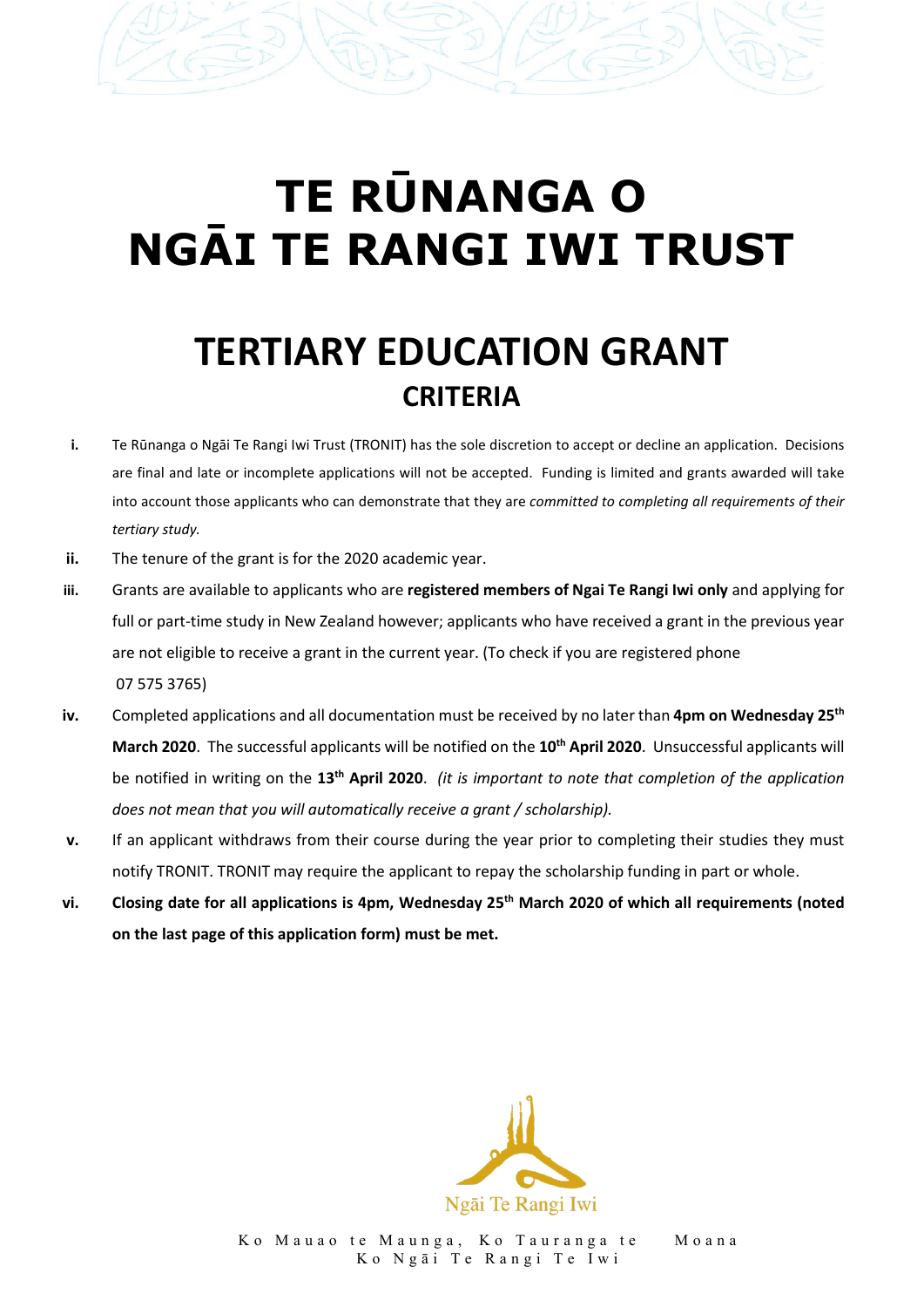

It is important that all sections are completed. Whakautu enei pātai i roto i te reo Māori, i te reo tauiwi rānei.

### **SECTION ONE: PERSONAL DETAILS**

| <b>E-MAIL:</b>                 |  |                                                 |                                                |  |  |  |
|--------------------------------|--|-------------------------------------------------|------------------------------------------------|--|--|--|
|                                |  |                                                 |                                                |  |  |  |
|                                |  |                                                 |                                                |  |  |  |
|                                |  |                                                 |                                                |  |  |  |
|                                |  |                                                 |                                                |  |  |  |
| <b>NAME OF ACCOUNT HOLDER:</b> |  |                                                 |                                                |  |  |  |
|                                |  | ACCOUNT NUMBER: _ _ _ _ _ _ _ _ _ _ _ _ _ _ _ _ | (you must attach a verified bank deposit slip) |  |  |  |

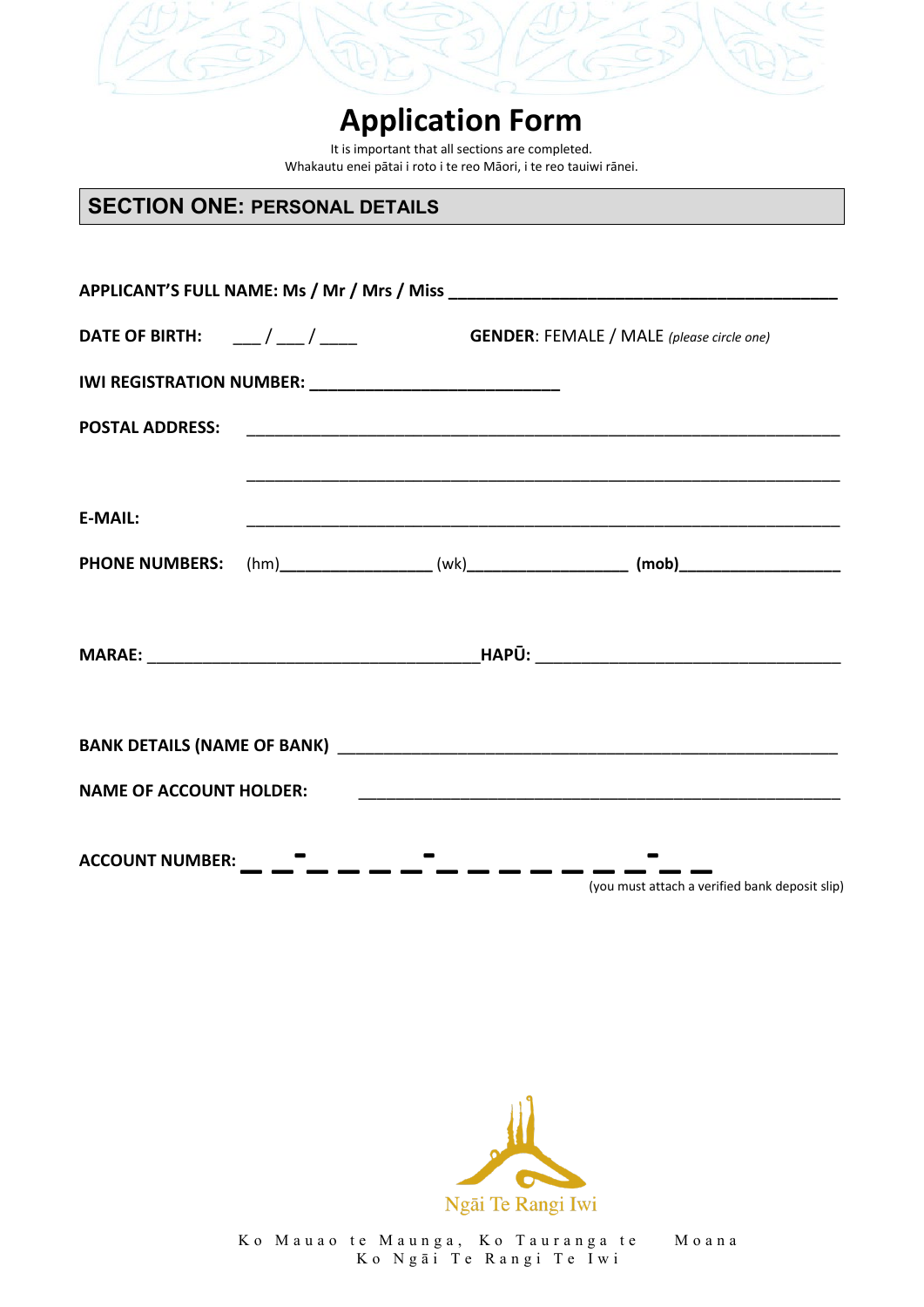

It is important that all sections are completed. Whakautu enei pātai i roto i te reo Māori, i te reo tauiwi rānei.

\_\_\_\_\_\_\_\_\_\_\_\_\_\_\_\_\_\_\_\_\_\_\_\_\_\_\_\_\_\_\_\_\_\_\_\_\_\_\_\_\_\_\_\_\_\_\_\_\_\_\_\_\_\_\_\_\_\_\_\_\_\_\_\_\_\_\_\_\_\_\_\_\_\_\_\_\_\_\_\_\_\_\_\_\_\_\_

\_\_\_\_\_\_\_\_\_\_\_\_\_\_\_\_\_\_\_\_\_\_\_\_\_\_\_\_\_\_\_\_\_\_\_\_\_\_\_\_\_\_\_\_\_\_\_\_\_\_\_\_\_\_\_\_\_\_\_\_\_\_\_\_\_\_\_\_\_\_\_\_\_\_\_\_\_\_\_\_\_\_\_\_\_\_\_

\_\_\_\_\_\_\_\_\_\_\_\_\_\_\_\_\_\_\_\_\_\_\_\_\_\_\_\_\_\_\_\_\_\_\_\_\_\_\_\_\_\_\_\_\_\_\_\_\_\_\_\_\_\_\_\_\_\_\_\_\_\_\_\_\_\_\_\_\_\_\_\_\_\_\_\_\_\_\_\_\_\_\_\_\_\_\_

#### **SECTION TWO: STUDIES**

#### **1. IN WHAT QUALIFICATION (e.g. BSc) DO YOU INTEND TO ENROL IN?**

#### **2. INDICATE BELOW YOUR YEAR OF STUDY TOWARDS COMPLETING THIS QUALIFICATION:**

|  |  |  |  | - - |  |  |  |  |  |
|--|--|--|--|-----|--|--|--|--|--|
|--|--|--|--|-----|--|--|--|--|--|

\_\_\_\_\_\_\_\_\_\_\_\_\_\_\_\_\_\_\_\_\_\_\_\_\_\_\_\_\_\_\_\_\_\_\_\_\_\_\_\_\_\_\_\_\_\_\_\_\_\_\_\_\_\_\_\_\_\_\_\_\_\_\_\_\_\_\_\_\_\_\_\_\_\_\_\_\_\_\_\_\_\_\_\_\_\_

\_\_\_\_\_\_\_\_\_\_\_\_\_\_\_\_\_\_\_\_\_\_\_\_\_\_\_\_\_\_\_\_\_\_\_\_\_\_\_\_\_\_\_\_\_\_\_\_\_\_\_\_\_\_\_\_\_\_\_\_\_\_\_\_\_\_\_\_\_\_\_\_\_\_\_\_\_\_\_\_\_\_\_\_\_\_

\_\_\_\_\_\_\_\_\_\_\_\_\_\_\_\_\_\_\_\_\_\_\_\_\_\_\_\_\_\_\_\_\_\_\_\_\_\_\_\_\_\_\_\_\_\_\_\_\_\_\_\_\_\_\_\_\_\_\_\_\_\_\_\_\_\_\_\_\_\_\_\_\_\_\_\_\_\_\_\_\_\_\_\_\_\_

\_\_\_\_\_\_\_\_\_\_\_\_\_\_\_\_\_\_\_\_\_\_\_\_\_\_\_\_\_\_\_\_\_\_\_\_\_\_\_\_\_\_\_\_\_\_\_\_\_\_\_\_\_\_\_\_\_\_\_\_\_\_\_\_\_\_\_\_\_\_\_\_\_\_\_\_\_\_\_\_\_\_\_\_\_\_

#### **3. PLEASE STATE WHICH SUBJECTS (AND LEVELS) YOU INTEND TO TAKE AND YOUR INTENDED MAJOR:**

#### **4. AT WHICH TERTIARY INSTITUTE HAVE YOU ENROLLED AT THIS YEAR?**

| (please attach verification of enrolment)       |  |
|-------------------------------------------------|--|
|                                                 |  |
|                                                 |  |
|                                                 |  |
| 5. WILL YOU BE STUDYING FULL-TIME OR PART-TIME? |  |

#### **6. PLEASE LIST THE CONTACT DETAILS OF THE TERTIARY INSTITUTION YOU HAVE ENROLLED AT:**

| <b>Contact Name</b>     | Phone | Website address   |  |
|-------------------------|-------|-------------------|--|
| Postal Address          |       |                   |  |
| <b>Physical Address</b> |       |                   |  |
|                         |       | <b>C</b>          |  |
|                         |       | Ngāi Te Rangi Iwi |  |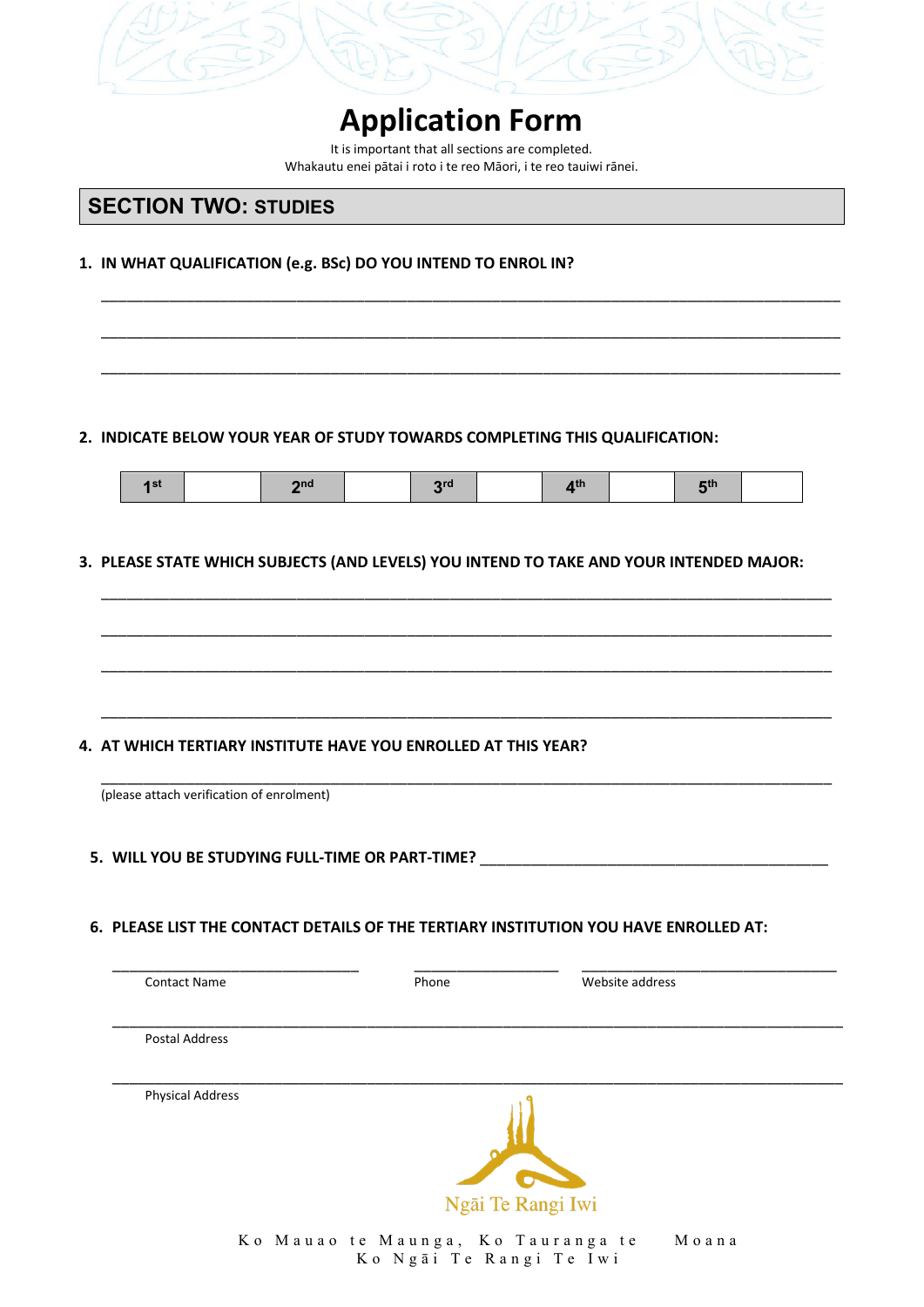

It is important that all sections are completed. Whakautu enei pātai i roto i te reo Māori, i te reo tauiwi rānei.

#### **SECTION THREE: ACADEMIC RECORD**

#### **1. PLEASE LIST BELOW ANY QUALIFICATIONS THAT YOU CURRENTLY HOLD:**

(attach copies of your academic results transcripts (if applicable) and qualifications)

| SECONDARY SCHOOL OR TERTIARY<br><b>INSTITUTION ATTENDED</b> | <b>SUBJECT</b> | <b>QUALIFICATION</b><br><b>ACHIEVED</b> | <b>LEVEL</b> | <b>YEAR GAINED</b> |
|-------------------------------------------------------------|----------------|-----------------------------------------|--------------|--------------------|
|                                                             |                |                                         |              |                    |
|                                                             |                |                                         |              |                    |
|                                                             |                |                                         |              |                    |
|                                                             |                |                                         |              |                    |
|                                                             |                |                                         |              |                    |
|                                                             |                |                                         |              |                    |
|                                                             |                |                                         |              |                    |
|                                                             |                |                                         |              |                    |
|                                                             |                |                                         |              |                    |
|                                                             |                |                                         |              |                    |

\_\_\_\_\_\_\_\_\_\_\_\_\_\_\_\_\_\_\_\_\_\_\_\_\_\_\_\_\_\_\_\_\_\_\_\_\_\_\_\_\_\_\_\_\_\_\_\_\_\_\_\_\_\_\_\_\_\_\_\_\_\_\_\_\_\_\_\_\_\_\_\_\_\_\_\_\_\_\_\_\_\_\_\_\_\_

\_\_\_\_\_\_\_\_\_\_\_\_\_\_\_\_\_\_\_\_\_\_\_\_\_\_\_\_\_\_\_\_\_\_\_\_\_\_\_\_\_\_\_\_\_\_\_\_\_\_\_\_\_\_\_\_\_\_\_\_\_\_\_\_\_\_\_\_\_\_\_\_\_\_\_\_\_\_\_\_\_\_\_\_\_\_

\_\_\_\_\_\_\_\_\_\_\_\_\_\_\_\_\_\_\_\_\_\_\_\_\_\_\_\_\_\_\_\_\_\_\_\_\_\_\_\_\_\_\_\_\_\_\_\_\_\_\_\_\_\_\_\_\_\_\_\_\_\_\_\_\_\_\_\_\_\_\_\_\_\_\_\_\_\_\_\_\_\_\_\_\_\_

\_\_\_\_\_\_\_\_\_\_\_\_\_\_\_\_\_\_\_\_\_\_\_\_\_\_\_\_\_\_\_\_\_\_\_\_\_\_\_\_\_\_\_\_\_\_\_\_\_\_\_\_\_\_\_\_\_\_\_\_\_\_\_\_\_\_\_\_\_\_\_\_\_\_\_\_\_\_\_\_\_\_\_\_\_\_

\_\_\_\_\_\_\_\_\_\_\_\_\_\_\_\_\_\_\_\_\_\_\_\_\_\_\_\_\_\_\_\_\_\_\_\_\_\_\_\_\_\_\_\_\_\_\_\_\_\_\_\_\_\_\_\_\_\_\_\_\_\_\_\_\_\_\_\_\_\_\_\_\_\_\_\_\_\_\_\_\_\_\_\_\_\_

\_\_\_\_\_\_\_\_\_\_\_\_\_\_\_\_\_\_\_\_\_\_\_\_\_\_\_\_\_\_\_\_\_\_\_\_\_\_\_\_\_\_\_\_\_\_\_\_\_\_\_\_\_\_\_\_\_\_\_\_\_\_\_\_\_\_\_\_\_\_\_\_\_\_\_\_\_\_\_\_\_\_\_\_\_\_

\_\_\_\_\_\_\_\_\_\_\_\_\_\_\_\_\_\_\_\_\_\_\_\_\_\_\_\_\_\_\_\_\_\_\_\_\_\_\_\_\_\_\_\_\_\_\_\_\_\_\_\_\_\_\_\_\_\_\_\_\_\_\_\_\_\_\_\_\_\_\_\_\_\_\_\_\_\_\_\_\_\_\_\_\_\_

#### **2. PLEASE OUTLINE SCHOLARSHIPS YOU HELD LAST YEAR:**

#### **3. PLEASE OUTLINE CURRENT SCHOLARSHIPS:**

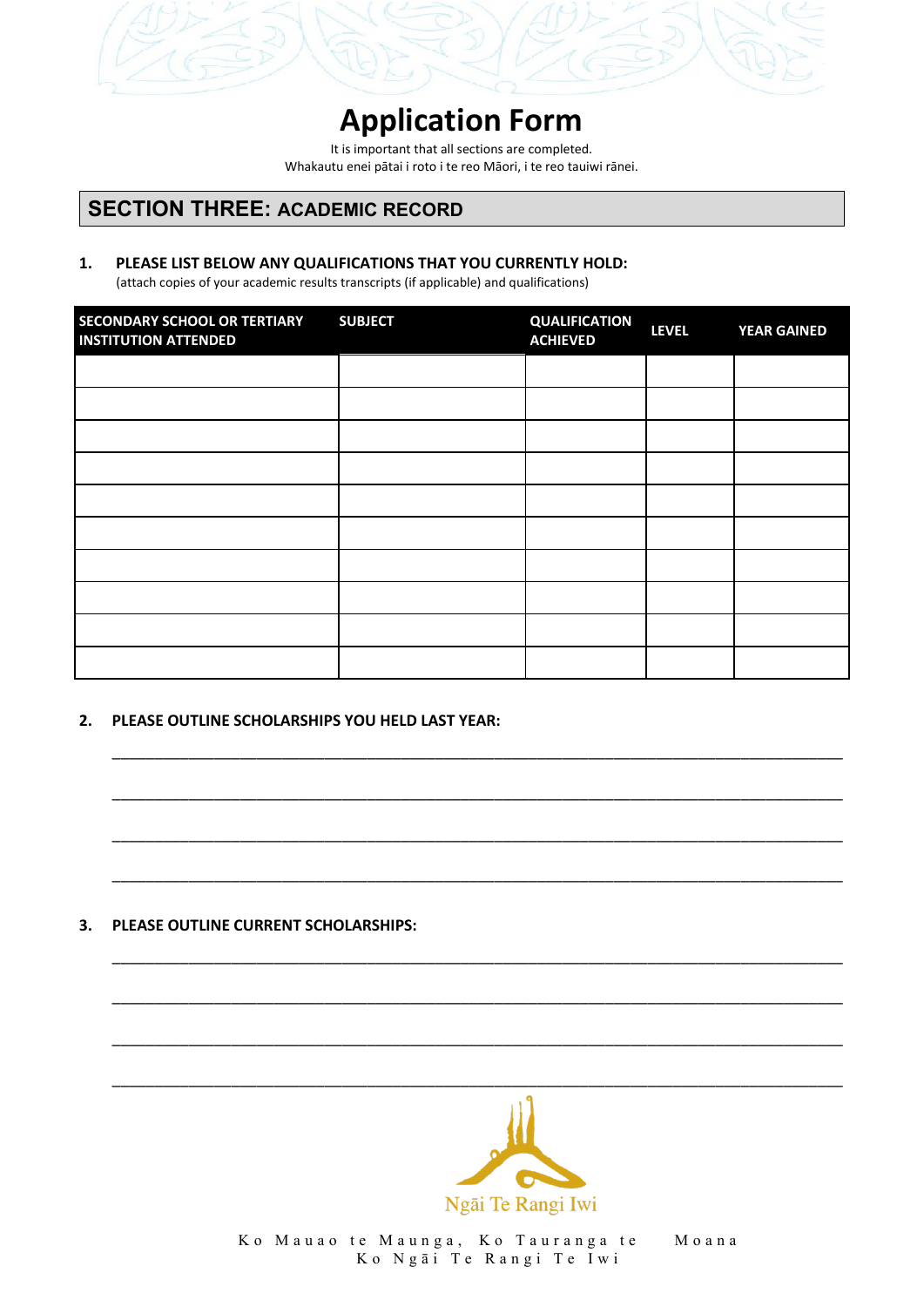

It is important that all sections are completed. Whakautu enei pātai i roto i te reo Māori, i te reo tauiwi rānei.

#### **SECTION FOUR: SUPPORTING INFORMATION**

**1. BRIEFLY OUTLINE THE EXTENT OF YOUR CURRENT COMPREHENSION OF, AND ONGOING COMMITMENT TO TE REO MĀORI:**

\_\_\_\_\_\_\_\_\_\_\_\_\_\_\_\_\_\_\_\_\_\_\_\_\_\_\_\_\_\_\_\_\_\_\_\_\_\_\_\_\_\_\_\_\_\_\_\_\_\_\_\_\_\_\_\_\_\_\_\_\_\_\_\_\_\_\_\_\_\_\_\_\_\_\_\_\_\_\_\_\_\_\_\_\_\_

\_\_\_\_\_\_\_\_\_\_\_\_\_\_\_\_\_\_\_\_\_\_\_\_\_\_\_\_\_\_\_\_\_\_\_\_\_\_\_\_\_\_\_\_\_\_\_\_\_\_\_\_\_\_\_\_\_\_\_\_\_\_\_\_\_\_\_\_\_\_\_\_\_\_\_\_\_\_\_\_\_\_\_\_\_\_

\_\_\_\_\_\_\_\_\_\_\_\_\_\_\_\_\_\_\_\_\_\_\_\_\_\_\_\_\_\_\_\_\_\_\_\_\_\_\_\_\_\_\_\_\_\_\_\_\_\_\_\_\_\_\_\_\_\_\_\_\_\_\_\_\_\_\_\_\_\_\_\_\_\_\_\_\_\_\_\_\_\_\_\_\_\_

\_\_\_\_\_\_\_\_\_\_\_\_\_\_\_\_\_\_\_\_\_\_\_\_\_\_\_\_\_\_\_\_\_\_\_\_\_\_\_\_\_\_\_\_\_\_\_\_\_\_\_\_\_\_\_\_\_\_\_\_\_\_\_\_\_\_\_\_\_\_\_\_\_\_\_\_\_\_\_\_\_\_\_\_\_\_

\_\_\_\_\_\_\_\_\_\_\_\_\_\_\_\_\_\_\_\_\_\_\_\_\_\_\_\_\_\_\_\_\_\_\_\_\_\_\_\_\_\_\_\_\_\_\_\_\_\_\_\_\_\_\_\_\_\_\_\_\_\_\_\_\_\_\_\_\_\_\_\_\_\_\_\_\_\_\_\_\_\_\_\_\_\_

\_\_\_\_\_\_\_\_\_\_\_\_\_\_\_\_\_\_\_\_\_\_\_\_\_\_\_\_\_\_\_\_\_\_\_\_\_\_\_\_\_\_\_\_\_\_\_\_\_\_\_\_\_\_\_\_\_\_\_\_\_\_\_\_\_\_\_\_\_\_\_\_\_\_\_\_\_\_\_\_\_\_\_\_\_\_

\_\_\_\_\_\_\_\_\_\_\_\_\_\_\_\_\_\_\_\_\_\_\_\_\_\_\_\_\_\_\_\_\_\_\_\_\_\_\_\_\_\_\_\_\_\_\_\_\_\_\_\_\_\_\_\_\_\_\_\_\_\_\_\_\_\_\_\_\_\_\_\_\_\_\_\_\_\_\_\_\_\_\_\_\_\_

\_\_\_\_\_\_\_\_\_\_\_\_\_\_\_\_\_\_\_\_\_\_\_\_\_\_\_\_\_\_\_\_\_\_\_\_\_\_\_\_\_\_\_\_\_\_\_\_\_\_\_\_\_\_\_\_\_\_\_\_\_\_\_\_\_\_\_\_\_\_\_\_\_\_\_\_\_\_\_\_\_\_\_\_\_\_

\_\_\_\_\_\_\_\_\_\_\_\_\_\_\_\_\_\_\_\_\_\_\_\_\_\_\_\_\_\_\_\_\_\_\_\_\_\_\_\_\_\_\_\_\_\_\_\_\_\_\_\_\_\_\_\_\_\_\_\_\_\_\_\_\_\_\_\_\_\_\_\_\_\_\_\_\_\_\_\_\_\_\_\_\_\_

\_\_\_\_\_\_\_\_\_\_\_\_\_\_\_\_\_\_\_\_\_\_\_\_\_\_\_\_\_\_\_\_\_\_\_\_\_\_\_\_\_\_\_\_\_\_\_\_\_\_\_\_\_\_\_\_\_\_\_\_\_\_\_\_\_\_\_\_\_\_\_\_\_\_\_\_\_\_\_\_\_\_\_\_\_\_

\_\_\_\_\_\_\_\_\_\_\_\_\_\_\_\_\_\_\_\_\_\_\_\_\_\_\_\_\_\_\_\_\_\_\_\_\_\_\_\_\_\_\_\_\_\_\_\_\_\_\_\_\_\_\_\_\_\_\_\_\_\_\_\_\_\_\_\_\_\_\_\_\_\_\_\_\_\_\_\_\_\_\_\_\_\_

\_\_\_\_\_\_\_\_\_\_\_\_\_\_\_\_\_\_\_\_\_\_\_\_\_\_\_\_\_\_\_\_\_\_\_\_\_\_\_\_\_\_\_\_\_\_\_\_\_\_\_\_\_\_\_\_\_\_\_\_\_\_\_\_\_\_\_\_\_\_\_\_\_\_\_\_\_\_\_\_\_\_\_\_\_\_

\_\_\_\_\_\_\_\_\_\_\_\_\_\_\_\_\_\_\_\_\_\_\_\_\_\_\_\_\_\_\_\_\_\_\_\_\_\_\_\_\_\_\_\_\_\_\_\_\_\_\_\_\_\_\_\_\_\_\_\_\_\_\_\_\_\_\_\_\_\_\_\_\_\_\_\_\_\_\_\_\_\_\_\_\_\_

\_\_\_\_\_\_\_\_\_\_\_\_\_\_\_\_\_\_\_\_\_\_\_\_\_\_\_\_\_\_\_\_\_\_\_\_\_\_\_\_\_\_\_\_\_\_\_\_\_\_\_\_\_\_\_\_\_\_\_\_\_\_\_\_\_\_\_\_\_\_\_\_\_\_\_\_\_\_\_\_\_\_\_\_\_\_

**2. BRIEFLY OUTLINE YOUR CURRENT INVOLVEMENT WITH MĀORI COMMUNITY ACTIVITIES / HOW YOU MAINTAIN LINKS TO YOUR MARAE, HAPŪ AND IWI AND YOUR INTENDED CONTRIBUTION TO MARAE/HAPŪ/IWI IN THE FUTURE:** (Please attach evidence of your involvement) *For verification by a Kaumatua*

**3. BRIEFLY OUTLINE YOUR KNOWLEDGE OF TE RŪNANGA O NGĀI TE RANGI IWI TRUST / ITS STRUCTURE AND OBJECTIVES:**

**4. BRIEFLY LIST ANY OTHER COMMUNITY ACTIVITIES YOU HAVE BEEN INVOLVED IN:**

**5. BRIEFLY LIST YOUR SPORTING AND LEISURE INTERESTS:** 

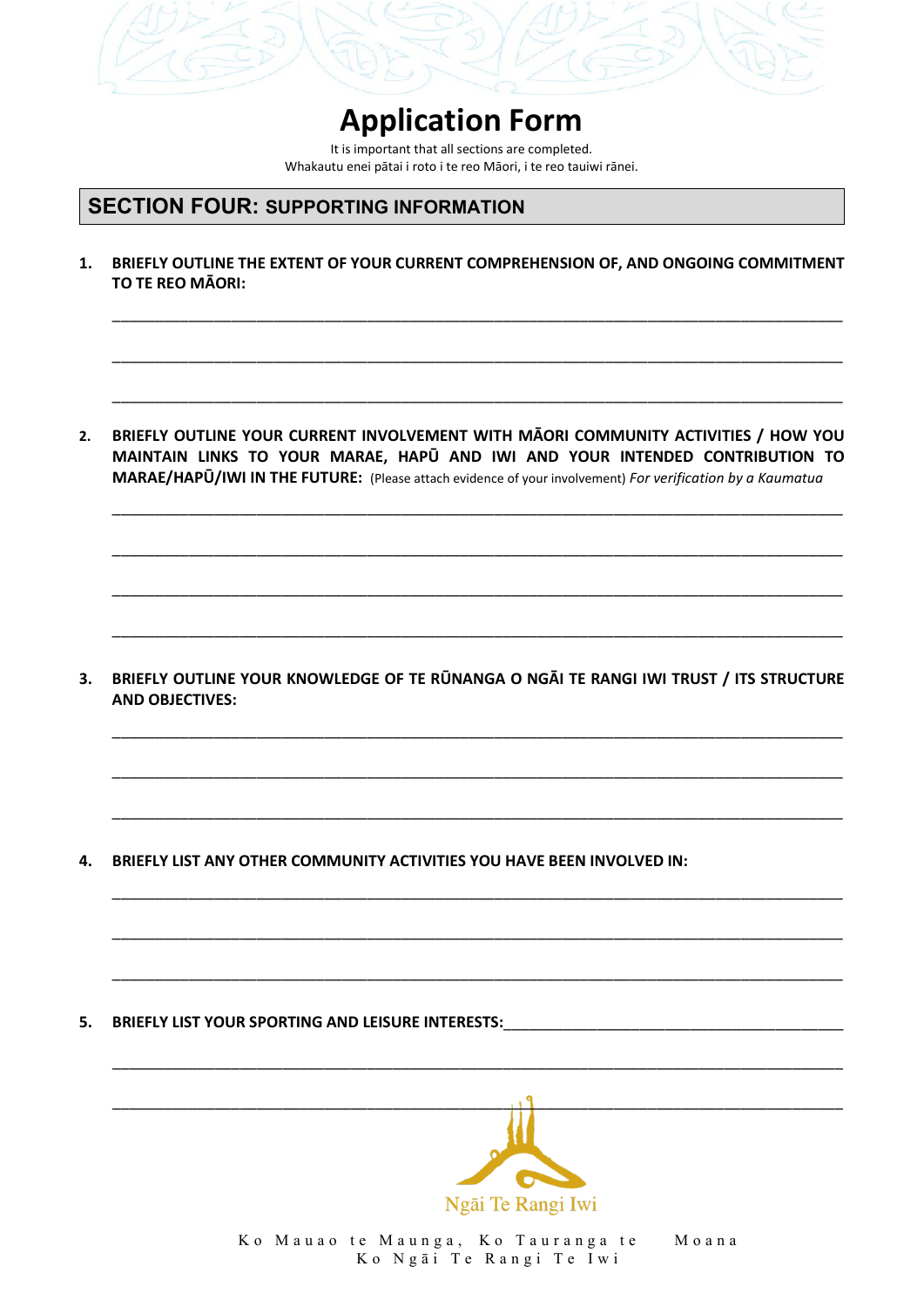It is important that all sections are completed. Whakautu enei pātai i roto i te reo Māori, i te reo tauiwi rānei

### **SECTION FIVE: DECLARATION**

I declare that the information provided in this application is true and accurate and I understand that my application shall be deemed invalid if I fail to complete and attach all the necessary information.

I agree to provide a copy of my Academic Results Transcripts to Te Rūnanga o Ngāi Te Rangi Iwi Trust at the end of the year and I acknowledge that failure to do so may result in future applications being declined.

Pursuant to the Privacy Act 1993, I give consent for my application to be sighted by nominated members of my principal Marae.

*\_\_\_\_\_\_\_\_\_\_\_\_\_\_\_\_\_\_\_\_\_\_\_\_\_\_\_\_\_\_\_\_\_ \_\_\_\_\_\_\_\_\_\_\_\_\_\_\_\_\_\_\_\_\_\_\_\_\_\_\_\_\_\_\_*

I consent to my name being published as a recipient of this grant if my application is successful.

*Applicants Signature Date Signed*